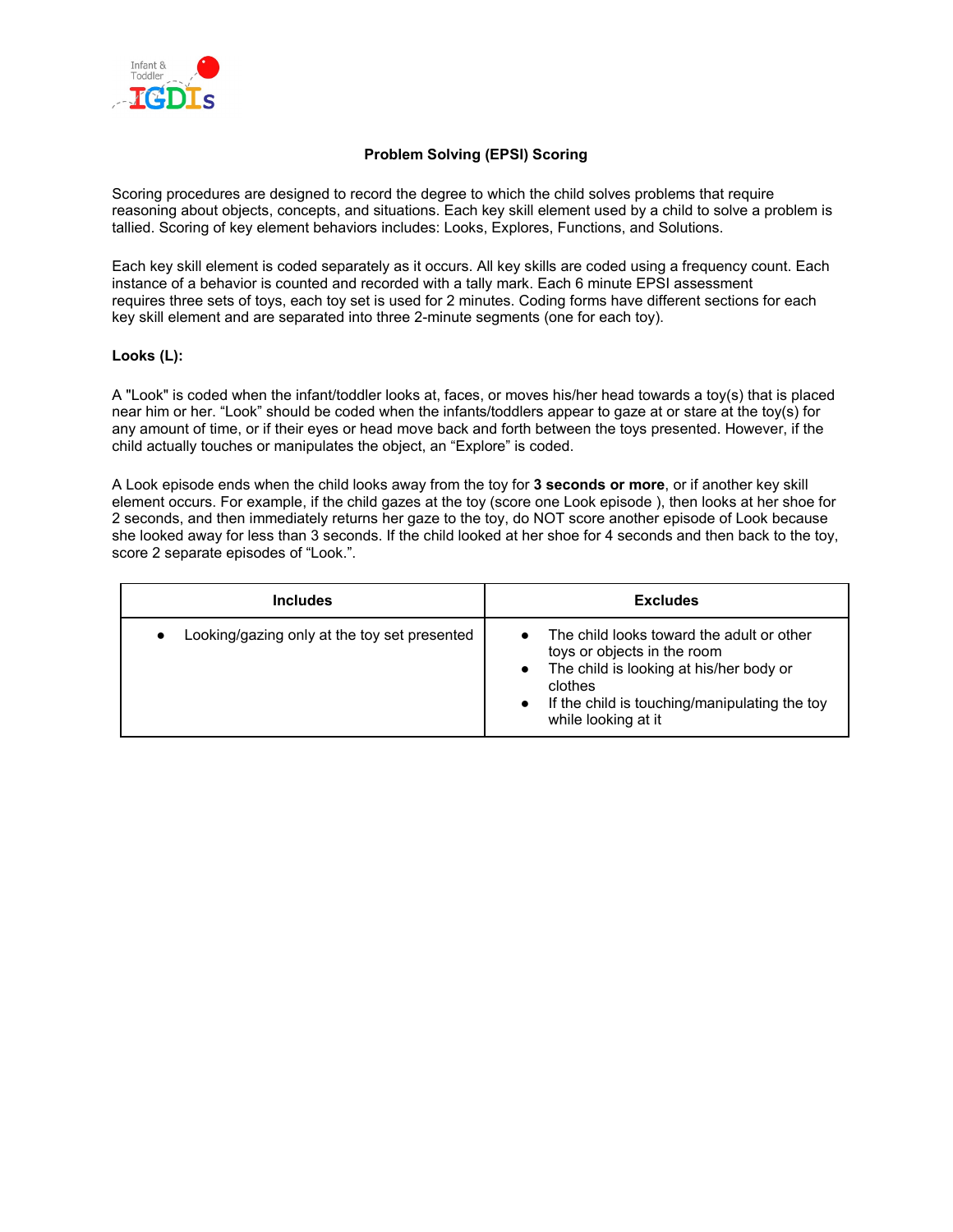

# **Explores (E):**

The infant/toddler (a) touches or moves his/her fingers to manipulate the toy, (b) puts the toy in their mouth and bites or chews on the toy, (c) rubs fingers or another body part against the toy, (d) shakes the toy, (e) pushes a button or another part of the toy, (f) pulls the toy, (g) bangs against the toy with another toy or with the hand or foot, (h) throws the toy and watches the toy land (may repeat this), (i) listens to the toy(s), or (j) smells the toy(s) by putting it up to their nose. Explores must be separated by at least 1 second.

| <b>Includes</b>                                                                                                                                                                                                                                                                                                                                                                                                                                                                 | <b>Excludes</b>                                                                                                                     |
|---------------------------------------------------------------------------------------------------------------------------------------------------------------------------------------------------------------------------------------------------------------------------------------------------------------------------------------------------------------------------------------------------------------------------------------------------------------------------------|-------------------------------------------------------------------------------------------------------------------------------------|
| Touching, moving, manipulating, shaking,<br>smelling, etc. the toy<br>Pushing the pop up pet/dino back down<br>Banging stacking cups together<br>Turning the dial on the face of the gumball<br>machine<br>Holding a stacking cup in one hand and<br>$\bullet$<br>picking up another with the other hand<br>Holding a ball in each hand<br>Touching buttons/manipulating the pop up<br>tov<br>Performing a function or solution with one<br>hand while exploring with the other | Just looking/gazing at the toy<br>Performing a function with the toy<br>$\bullet$<br>Performing a solution for the toy<br>$\bullet$ |

## **Functions (F):**

The infant/toddler moves one or more toy parts by manipulating the toy with their fingers by pushing, pulling, moving, stacking, or tapping to make the toy perform a function or to create an effect (e.g., one part of toy popping up, putting a ball into toy). Performing a function is using the toy in a manner in which it was intended but does not require that the child complete all of the functions of the toy that result in a solution (see below for definition of a solution). Score a function each time it occurs, even if that function results in a solution.

| <b>Includes</b>                                                                                                                                                                                                                                                                                                                                                                                                                                                                                                                                                                                                                                                 | <b>Excludes</b>                                                                                                    |
|-----------------------------------------------------------------------------------------------------------------------------------------------------------------------------------------------------------------------------------------------------------------------------------------------------------------------------------------------------------------------------------------------------------------------------------------------------------------------------------------------------------------------------------------------------------------------------------------------------------------------------------------------------------------|--------------------------------------------------------------------------------------------------------------------|
| Child pushes button/turns dial, etc. to make<br>one dinosaur pop up<br>Child puts one cup inside a larger cup (does<br>not have to be in correct color order); each<br>cup that nests is a function<br>Child stacks cups on top of one another<br>(does not have to be in correct color order);<br>each cup that is stacked is a function<br>Child puts ball into the pound a ball or<br>gumball machine<br>Child hits ball with hammer to make it go<br>through the toy<br>Child pushes lever on the gumball machine<br>to make ball come out<br>Child pushes lever on the gumball machine<br>(whether or not ball is in and whether or not<br>ball comes out) | Child is looking or gazing at toy only<br>Child is manipulating toy while not making it<br>perform intended effect |